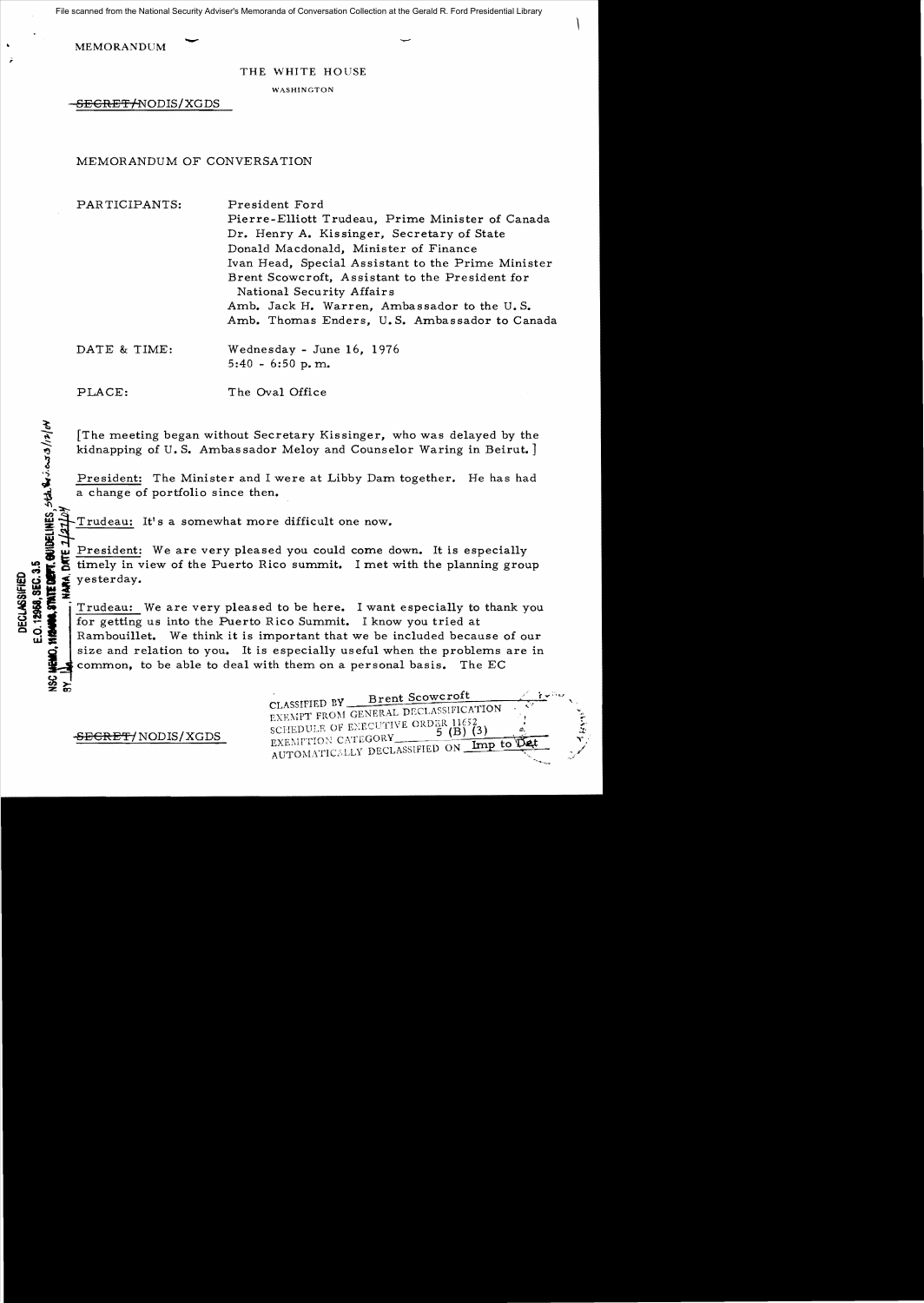## $\overline{ }$  $\overline{\text{SEGREFT}}$ /NODIS/XGDS - 2 -

members meet regularly with each other and that is good. You and I and our predecessors meet but not on the same informal basis as our ministers who flit back and forth. I think probably we on the North American continent should correct that.

President: I agree. I thought it was important before that we all meet, and now as we pull out of the recession it is very important that we try to avoid the mistakes which got us into trouble in the first place. We don't want to reignite the inflation. It is only sensible to try to coordinate our activities.

Trudeau: Macdonald has just finished presenting the budget. What is boils down to is if you are doing fine, we are doing fine. 50 percent of our goods are exported and 50 percent of these are to the U. S.

President: [Discusses economic statistics -- GNP, unemployment, inflation.] We want to get unemployment under 7 percent, inflation under 6 percent and the GNP above 7 percent.

Macdonald: I am envious of your performance on the inflation.

Trudeau: What happens when labor looks at this -- the growth of 6-7 percent, inflation of 6 percent and says "we need a wage increase of 12 percent?"

President: [Described the rubber workers' strike and their demands. ] Hopefully we can keep the rate within the guidelines.

Trudeau: How? Do you have specific guidelines?

President: Not specifically, but labor and industry both know what we consider. reasonable. Labor has been fairly responsible, even in the construction industry. Management also has been fairly statesmanlike.

Trudeau: I take it then you are relying on a sense of responsibility.

President: Yes. It has worked so far.

Trudeau: Do you think this is a new pattern for our free society, or will you sink back to the old attitudes?

President: I am an optimist. I think we have made real progress. Congress is still irresponsible, but not so much so as in the past. They

SEGRET/NODIS/XGDS

 $\ddot{\phantom{0}}$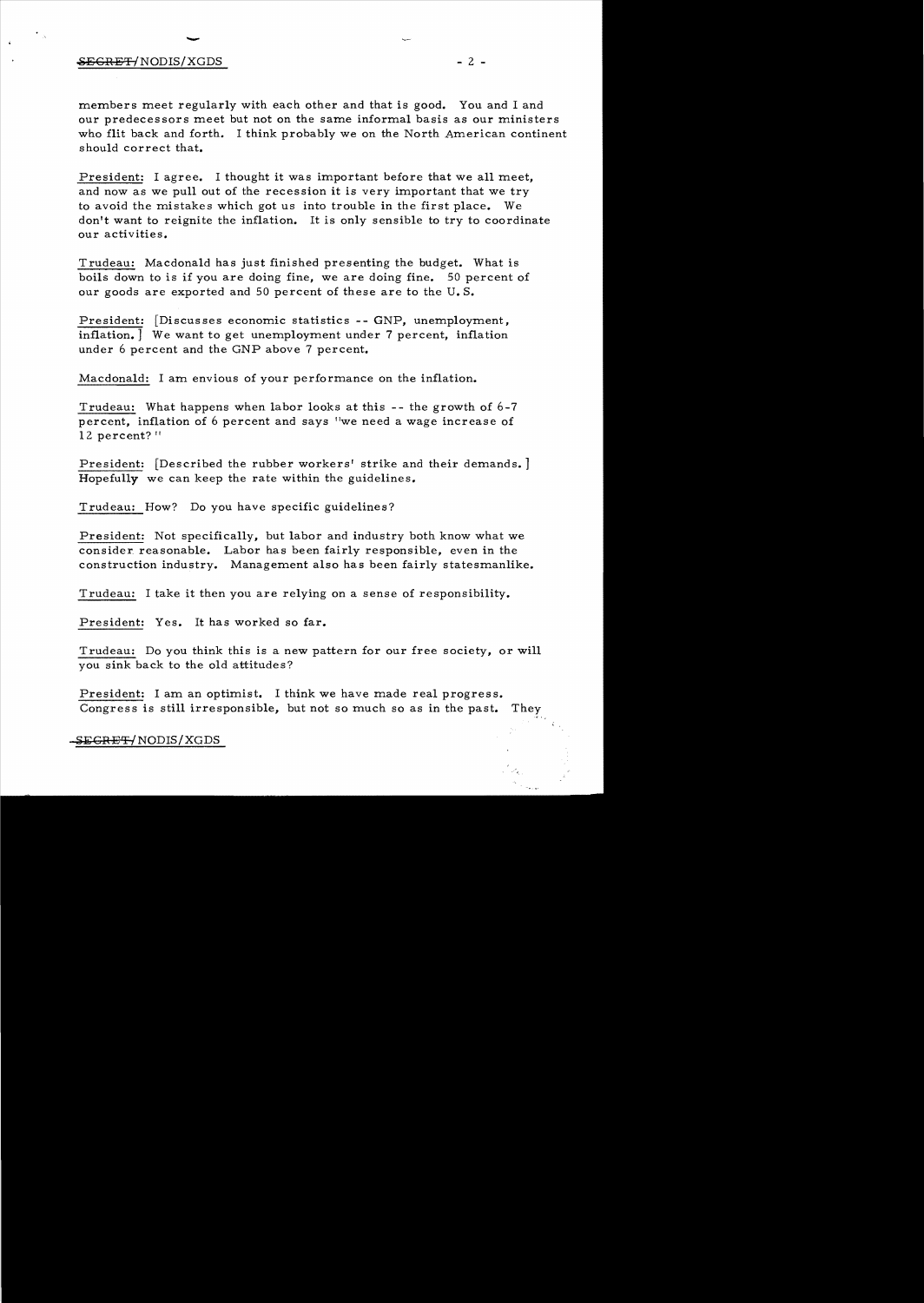# - <del>SECRET</del>/NODIS/XGDS

have a new budget procedure which is designed to force some fiscal responsibility. Their ceiling is too high -- \$414 billion -- but it's better than we earlier thought it would be, about \$424 billion. Arthur Burns has set an increase in the money supply of 4-7 percent.

Macdonald: That I would find very restrictive. It should show up in relative interest rates, but there is still a 3-point spread.

Trudeau: Aren't most sectors of your economy still living in the shadow of your former controls and thus there is an inducement to responsibility? But there is still no agreement as to a division of productivity between labor and management, though.

President: No. But we have a Wage-Price Advisory Council which does have a PR impact and a kind of psychological pressure.

Warren: And your labor leaders can make things stick when they want to. Ours are very decentralized.

Trudeau: That is right. The locals mayor may not agree. So the leaders have to adjust to the locals, not vice versa. In public service area...

[Secretary Kissinger arrives. ]

President: You know what happened today.

Trudeau: Yes. Jake told me.

Kissinger: [Described what happened to the Ambassador.]

Trudeau: Is anyone claiming to be the author of it?

Kissinger: No. But the Syrians and Egyptians have already expressed their outrage.

[Short discussion of Meloy and his quality. ]

Macdonald: [Discussed the Canadian economic situation. ]

President: Our agriculture has done a great job. In 1973 and 1974, agricultural prices went up 12 -14 percent and, together with energy, kicked off the inflation. Our projections for '76 are a 2-4 percent increase. That helps the price index immensely. We will probably have a record corn crop. Wheat will be down a bit because of drought, but it will be the 2nd or 3rd best year we've ever had. Soybeans are a good crop.

### ~EGP.ET *INODIS/XGDS*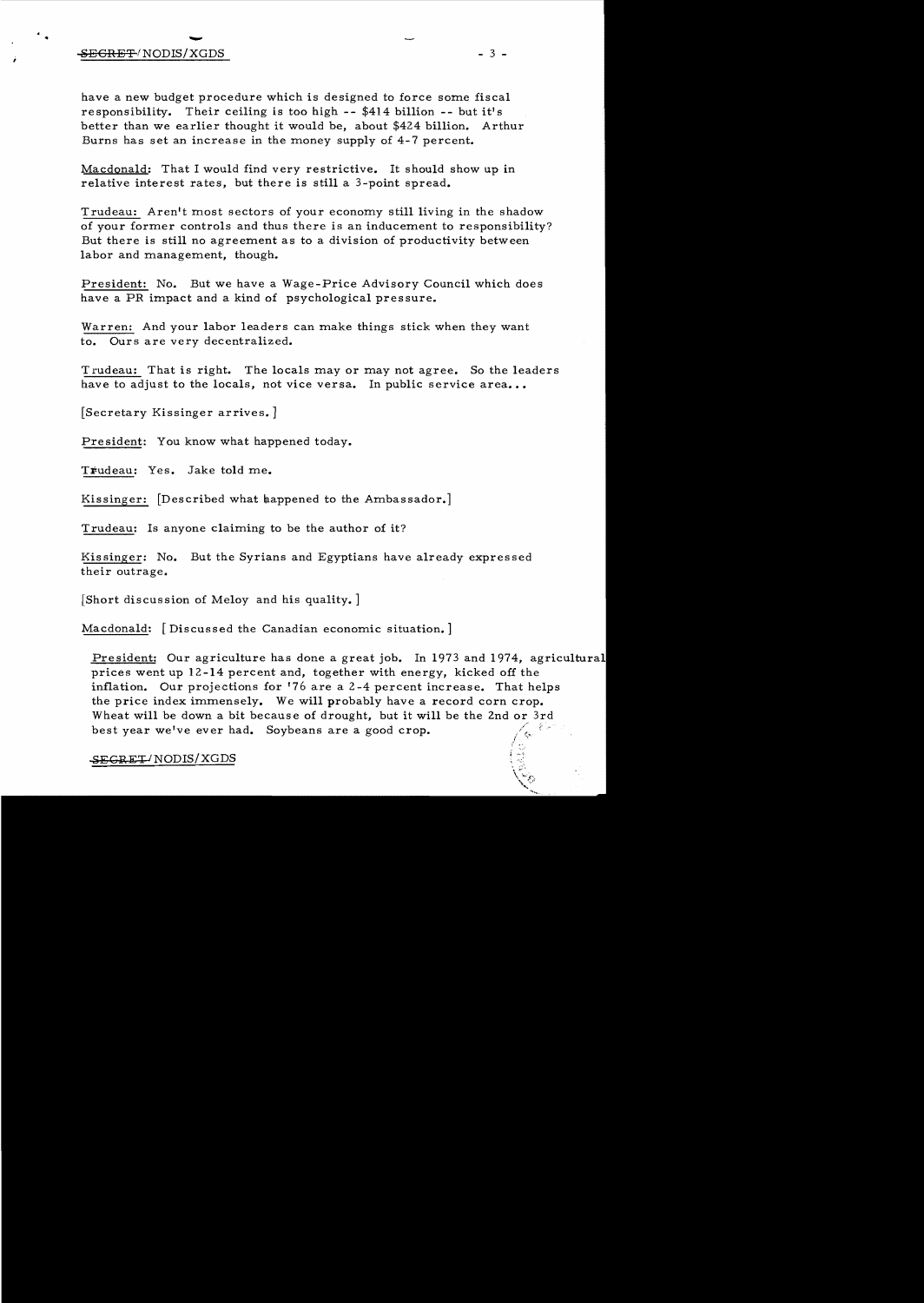$\frac{1}{2}$ 

Trudeau: Do you have a hunch that the decade of rapid inflation will be succeeded by one where commodity prices will taper down to 2-4 percent and things will get under control? My ministers worry that when controls come off, the same thing will happen again. Ther e doesn't seem to be any real reason why costs will get back to the situation more like the postwar years. I gather you don't think so.

 $-4 -$ 

President: That is right. I wouldn't rule out a rate of 4 percent or so in the next couple of years. It looks to us like the public is the key to putting closer reins on fiscal policy. Of course NY City was a disaster, but they have now cut back on their extravagance. There is a public feeling that government has got to have a more responsible fiscal policy.

Trudeau: The way you describe it is the way a democracy should work -- people recognize the peril and become more responsible. But we still are asking ourselves what happens when we take the lid off. Are your labor and management or Congress pressing for a system like the Germans where there is labor on boards of directors, and so on?

President: There is no real pressure in Congress, but some labor people argue for it. Is it compulsory or voluntary?

Trudeau: It is compulsory -- there and in Sweden. It seems to hold prices down.

Macdonald: I think you can argue the opposite. The two people most intere sted in higher prices are the president of the company and the union leaders.

Trudeau: Then why the price restraint?

Kissinger: There is a phobia in Germany about inflation.

[Discussion of federal employees here. the wage ceiling at the high levels, and how we can keep good people in government. ]

### S<del>ECRET</del>/NODIS/XGDS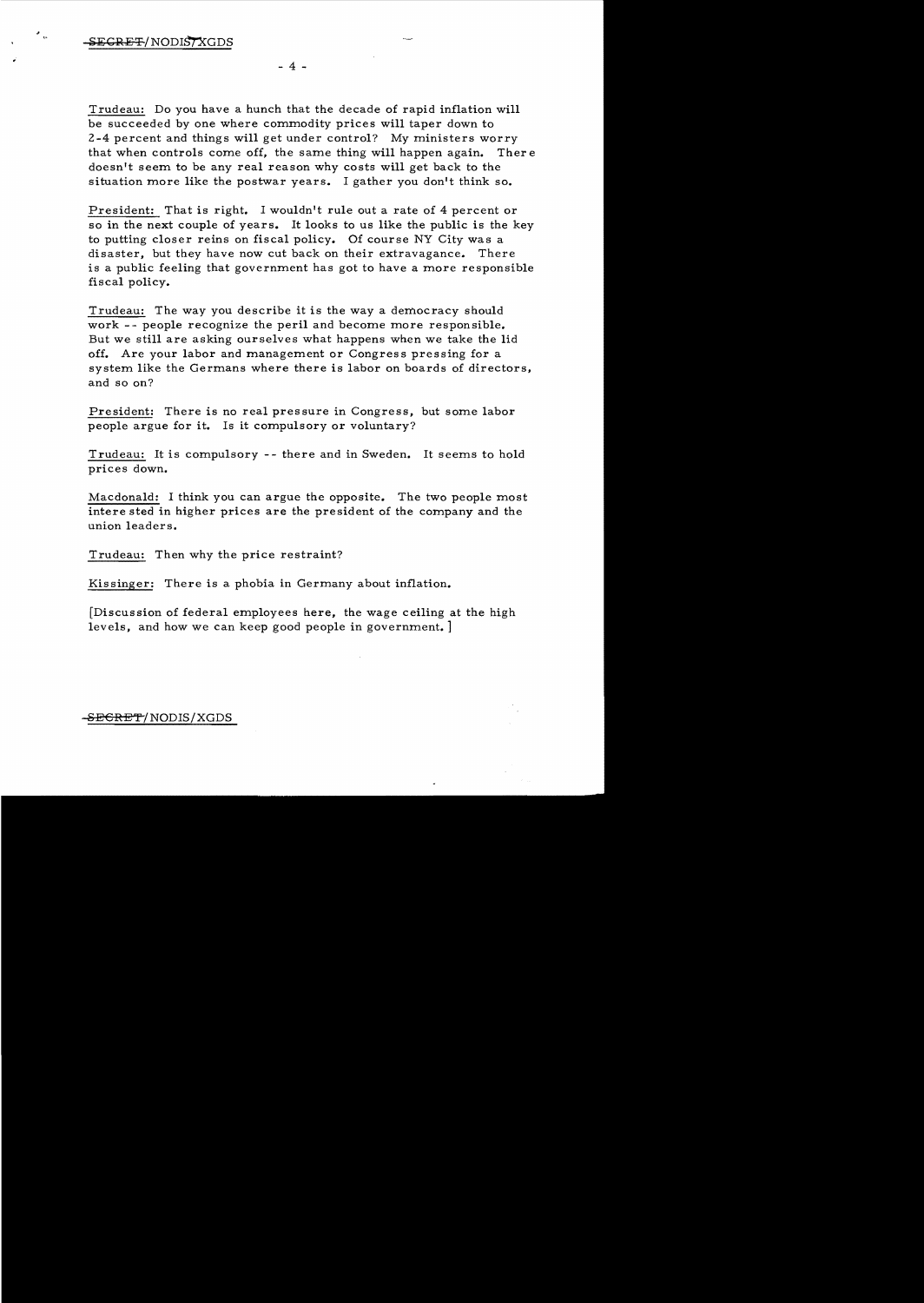Hillyer-Oje Voort Presentation in 4/ Trudian Rose Darden  $S$ yo nto in oral op IC June 76 Depart WH 'Joe<br>Novey yard  $6.50$ P The minture I me at Litty Dan Trycela Hanos had adams of portition in the P cre au my phase dans coule une dans I control capity yesterday 1 Meaning Moral & C La Csout esp to think joint for getting us in PR smart. it is inputant that we be included la vous fans siget ulation 5 mai It is exp neeplanter present annum to en about d'ains (tous au a personnel longers. The EC ununder melt eigalal offende other cthat is good. Your Jean pred-mut betwelme somme unprevel bris a any monters who flut by he fack I think from we on NA continued thered could that Portit of was my start before I mest a mong agan pullat precision it is un ing that every to avoule unitation which get me with trouble in ch plus, We don't nomt à reignate complation. It is only Laith & Cy to concl one attribute machenel hus just funded presentig au doin proponent est defitier au あひく P (Descripte eron Delistice GNP comme payment E.O. 12958, SEC. 3.5 NSC MEMO, 11/24198, STATE DEPT. GUIDELINES, State Deviced 3/12/04<br>BY DA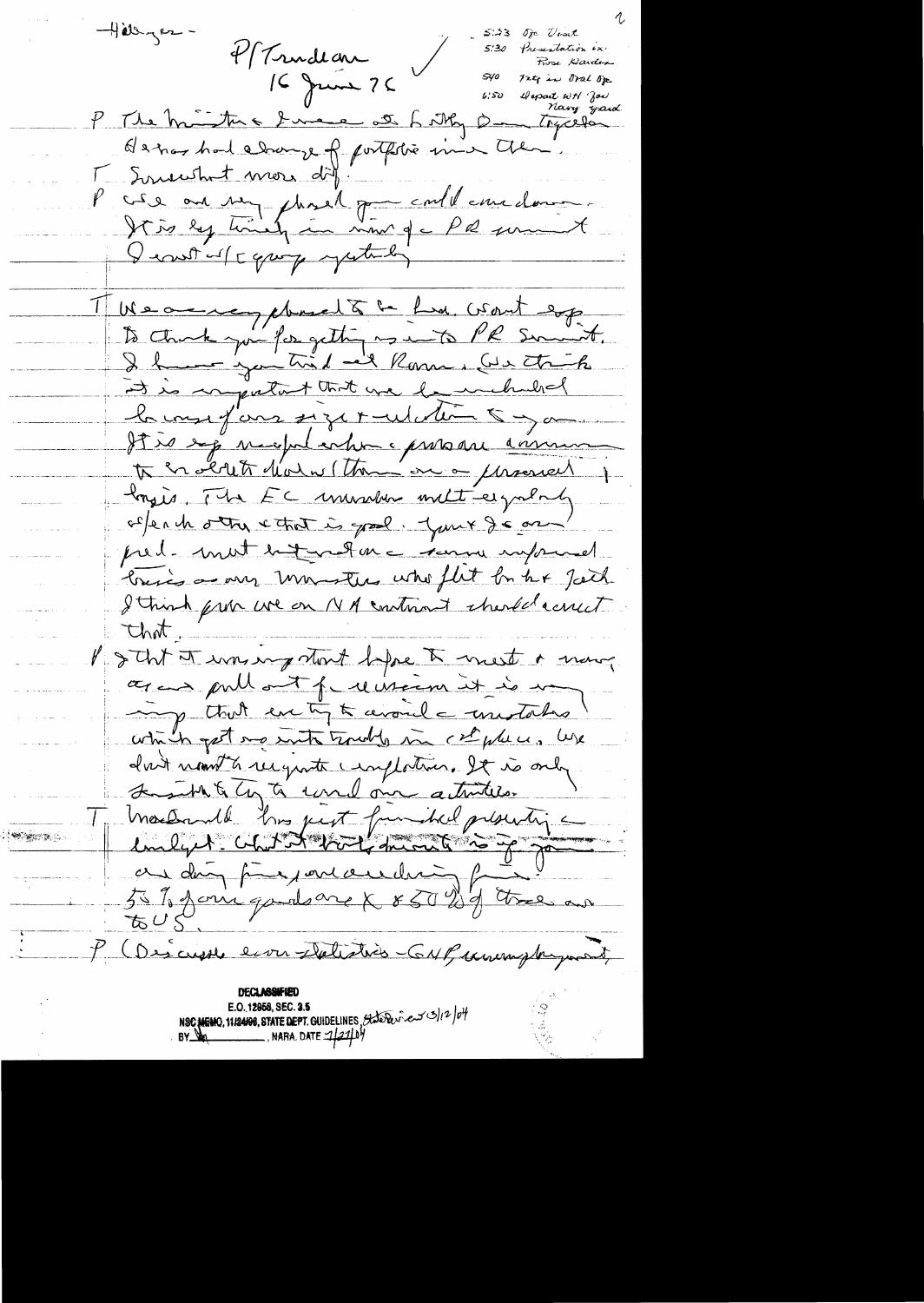wiflation) les a manifest quite blooming to promote marcher 2 %, inflation month 6% + CNP Nove 7% M Jam en mins on a inflation T What hyptoxes ordered false looks de P (Decicle when workers strike + demands) Hopperty une on help a roth wil in quellines How? De exa hour effective junktion? P host spinfinly, hat look & Ind. both humoreshit we consider unsorable, holes has been formly resp, eren in const inherty. Ingert also has when faith therewhile T State it then you we esting on a sense of vop. P. yes, It has weiked so far. T Dougon ctriude tre soie une jutter faire pu ethink Lamour optiment, Strink we have made und prog. Coup is still eries, hat with my 10 romme part. Thou have more fuelget prochae which is close quick to force from Ng. That Culling is too bigh (414) but butter chan une larden Ont, april 424, of Busines has set and in ward myth of 4-2%.<br>That fromed find un astachie. It should Home my in dependent whatie without with but there is gtill a 5 gt spread. Orest most retors pour écour sent trois me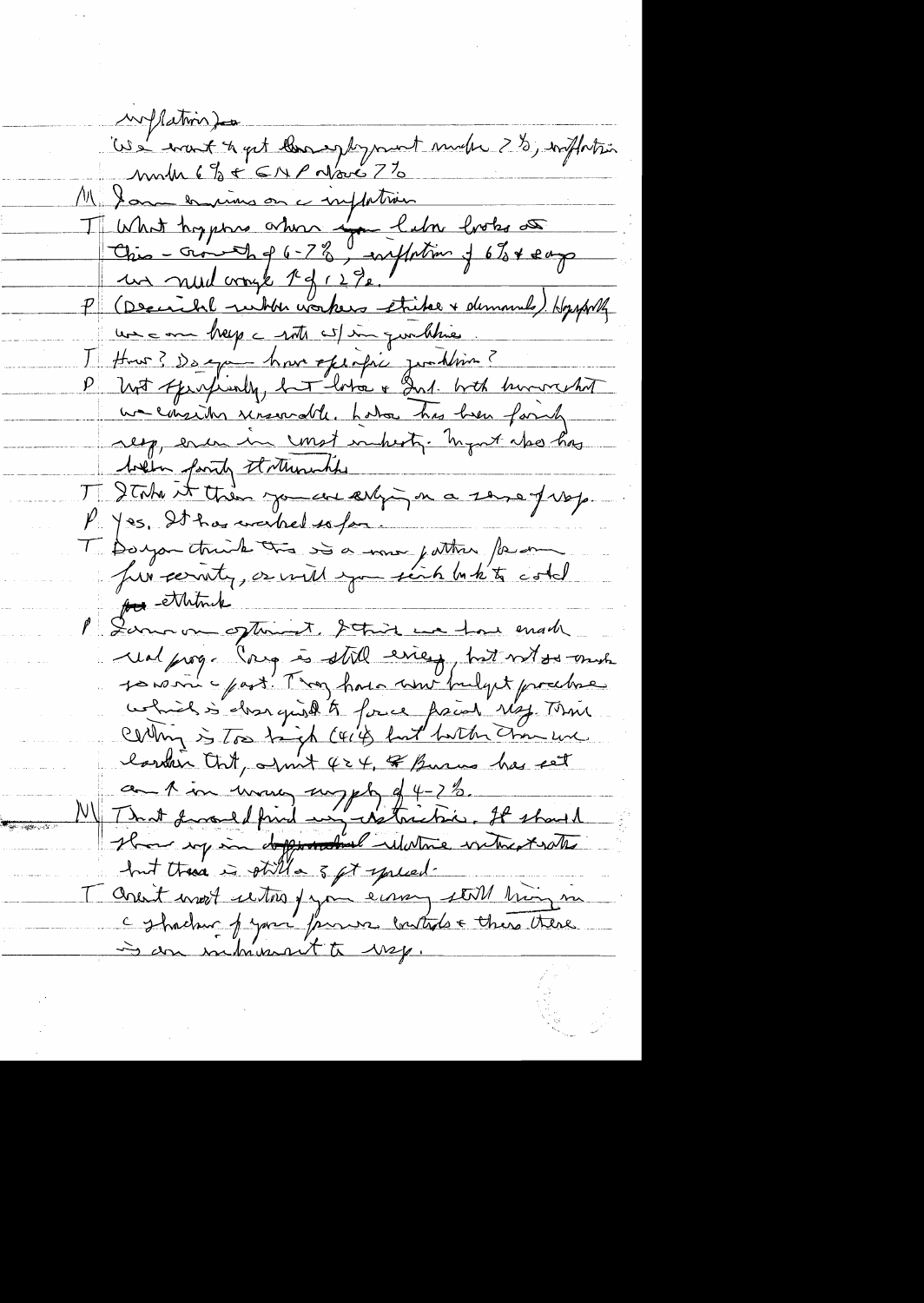WSAG noty around more

But there is still no capitaint as to a chicare of productionty but labore ingent, the W, But we have Ways-fire a his Council which ches hou a P.R. + joy pressore emport W and you love linch's come work things strik when they won't to, Osmo on sun decentralized I That sught, The locals may a may writinger. So -Make from to adjoint to clouds, int via mese du public service avec, is there (l'connes in) P You hum what hypered today T Yes John Told more P. K. why don't jum y plain it. K Courried certist hypondien & Cruel) K. 20. But a Syrist E has sheady xpressed this outhough (Short dre version of Traky a line purtite) P On agir has done a pust joh. In 73-74 agir purs endate up 12-14 to + w/ unique hacked of wiffation. Ompropositions for 76 are 2-4% universitat helps a price may concernly. We will prob know is well were crop. What will be clame lit because of champet, but & helaz re hist. Soylim quel crop Desgardina hunch that a deach of repid within will be succeeded tog one where county prisonall Copes down to 2-4% + thing will permiss exited. Vry unimative worse that with when entites care of I general thing will hoppen again There